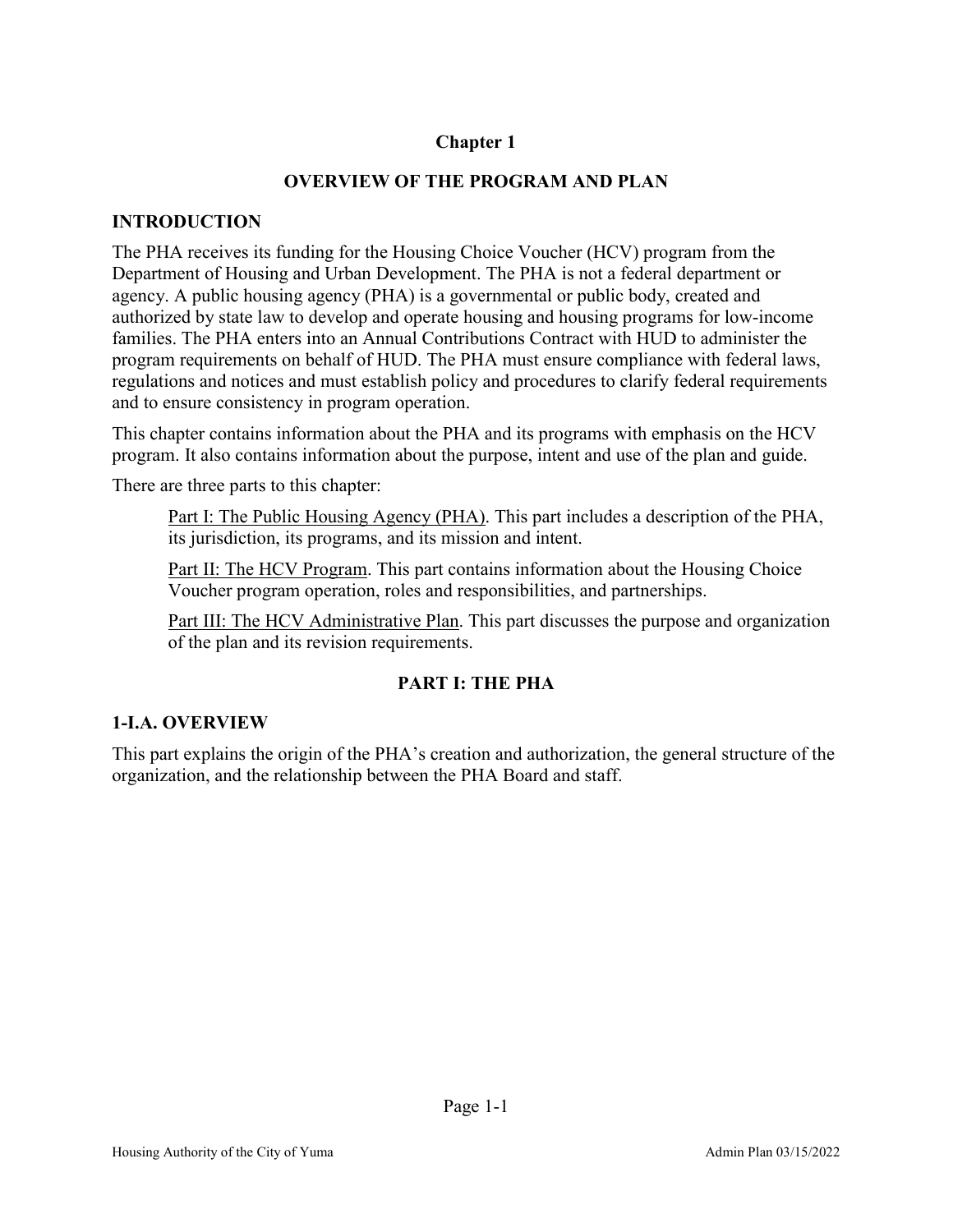# **1-I.B. ORGANIZATION AND STRUCTURE OF THE PHA**

The Section 8 tenant-based Housing Choice Voucher (HCV) assistance program is funded by the federal government and administered by the Housing Authority of the City of Yuma (the PHA), for the jurisdiction within the city limits of Yuma, AZ.

The officials of a PHA are known as commissioners or, collectively, as the board of commissioners. Commissioners are appointed in accordance with state housing law and generally serve in the same capacity as the directors of a corporation, establishing policies under which the PHA conducts business, ensuring that policies are followed by PHA staff and ensuring that the PHA is successful in its mission. The board is responsible for preserving and expanding the agency's resources and assuring the agency's continued viability.

Formal actions of the PHA are taken through written resolutions, adopted by the board of commissioners and entered into the official records of the PHA.

The principal staff member of the PHA is the executive director (ED), hired and appointed by the board of commissioners. The executive director is directly responsible for carrying out the policies established by the commissioners and is delegated the responsibility for hiring, training and supervising the remainder of the PHA's staff in order to manage the day-to-day operations of the PHA to ensure compliance with federal and state laws and directives for the programs managed.. In addition, the executive director's duties include budgeting and financial planning for the agency.

# **1-I.C. PHA MISSION**

The purpose of a mission statement is to communicate the purpose of the agency to people inside and outside of the agency. It provides guiding direction for developing strategy, defining critical success factors, searching out key opportunities, making resource allocation choices, satisfying clients and stakeholders, and making decisions.

# PHA Policy

The Housing Authority of the City of Yuma is dedicated to providing professional, efficient quality services, and affordable housing. We will grow and develop to meet the needs of the community.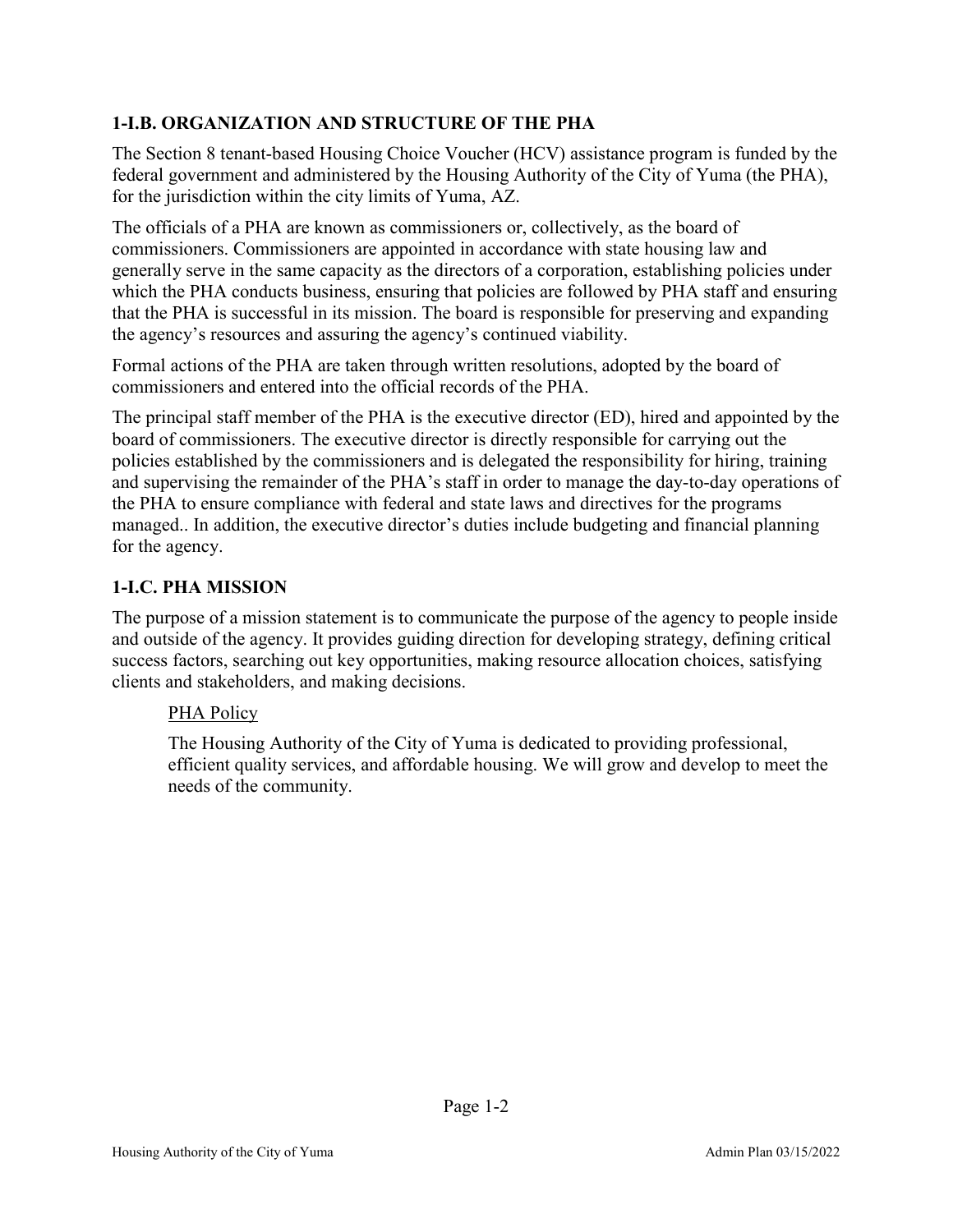### **1-I.D. THE PHA'S PROGRAMS**

The following programs are included under this administrative plan:

### PHA Policy

The PHA's administrative plan is applicable to the operation of the following programs:

Housing Choice Voucher

Homeownership

Family Self-Sufficiency

# **1-I.E. THE PHA'S COMMITMENT TO ETHICS AND SERVICE**

As a public service agency, the PHA is committed to providing excellent service to HCV program participants – families and owners – in the community. The PHA's standards include:

- Administer applicable federal and state laws and regulations to achieve high ratings in compliance measurement indicators while maintaining efficiency in program operation to ensure fair and consistent treatment of clients served.
- Provide decent, safe, and sanitary housing in compliance with program housing quality standards – for very low income families while ensuring that family rents are fair, reasonable, and affordable.
- Encourage self sufficiency of participant families and assist in the expansion of family opportunities which address educational, socio-economic, recreational and other human services needs.
- Promote fair housing and the opportunity for very low-income families of all ethnic backgrounds to experience freedom of housing choice.
- Promote a housing program which maintains quality service and integrity while providing an incentive to private property owners to rent to very low-income families.
- Promote a market-driven housing program that will help qualified low-income families be successful in obtaining affordable housing and increase the supply of housing choices for such families.
- Create positive public awareness and expand the level of family, owner, and community support in accomplishing the PHA's mission.
- Attain and maintain a high level of standards and professionalism in day-to-day management of all program components.
- Administer an efficient, high-performing agency through continuous improvement of the PHA's support systems and commitment to our employees and their development.

The PHA will make every effort to keep program participants informed of HCV program rules and regulations, and to advise participants of how the program rules affect them.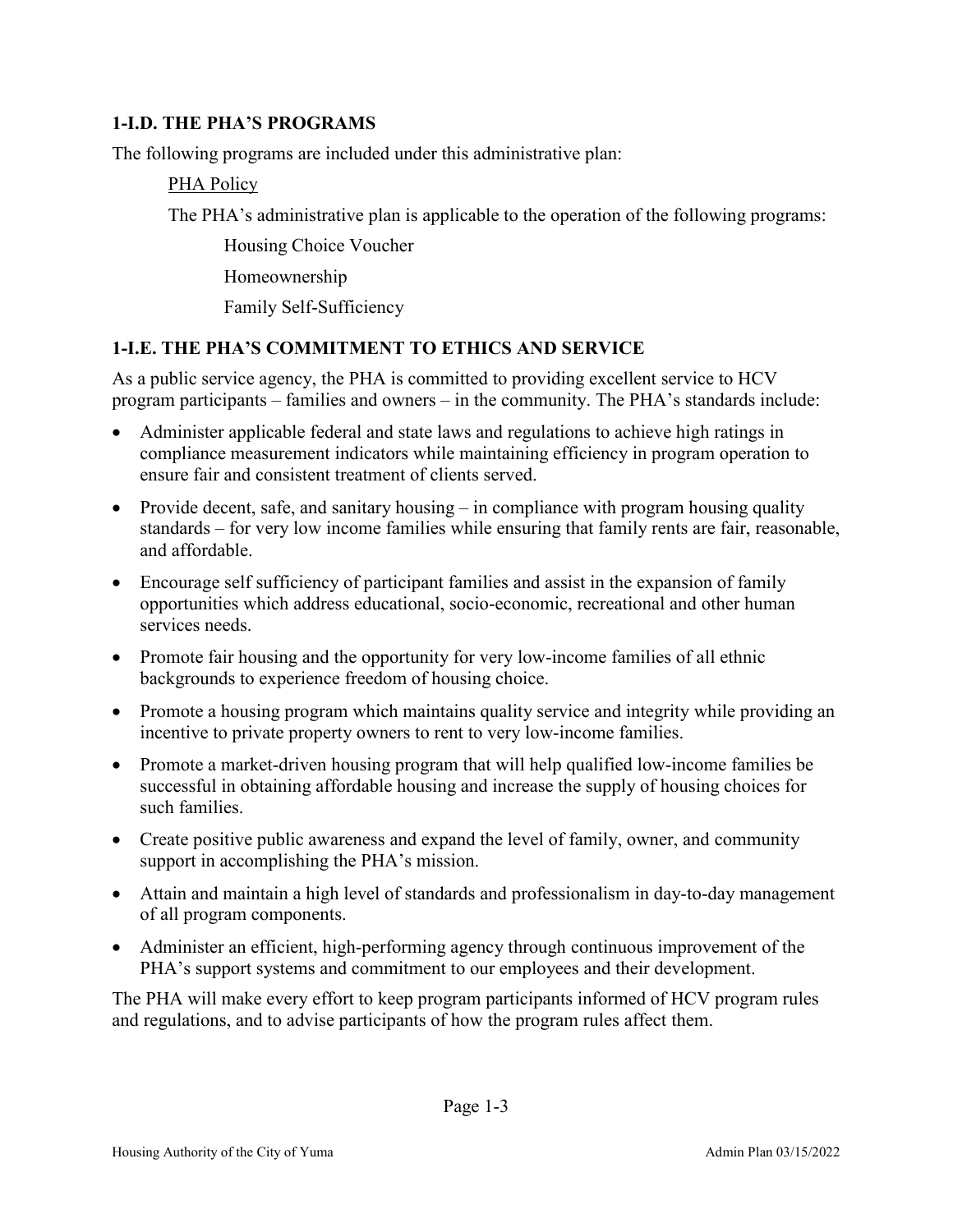# **PART II: THE HOUSING CHOICE VOUCHER (HCV) PROGRAM**

# **1-II.A. OVERVIEW AND HISTORY OF THE PROGRAM**

The intent of this section is to provide the public and staff with information related to the overall operation of the program. There have been many changes to the program since its inception in 1974 and a brief history of the program will assist the audience in understanding the program.

The United States Housing Act of 1937 (the "Act") is responsible for the birth of federal housing program initiatives. The Act was intended to provide financial assistance to states and cities for public works projects, slum clearance and the development of affordable housing developments for low-income residents.

The Housing and Community Development (HCD) Act of 1974 created a new federally assisted housing program – the Section 8 Existing program (also known as the Section 8 Certificate program). The HCD Act represented a significant shift in federal housing strategy from locally owned public housing to privately owned rental housing.

Under the Certificate program, federal housing assistance payments were made directly to private owners of rental housing, where this housing was made available to lower-income families. Eligible families were able to select housing in the private rental market. Assuming that the housing met certain basic physical standards of quality ("housing quality standards") and was within certain HUD-established rent limitations ("fair market rents"), the family would be able to receive rental assistance in the housing unit. Family contribution to rent was generally set at 30 percent of the family's adjusted income, with the remainder of the rent paid by the program.

Another unique feature of the Certificate program was that the rental assistance remained with the eligible family, if the family chose to move to another privately-owned rental unit that met program requirements (in contrast to the public housing program where the rental assistance remains with the unit, should the family decide to move). Consequently, the Certificate program was characterized as tenant-based assistance, rather than unit-based assistance.

The Housing and Community Development (HCD) Act of 1987 authorized a new version of tenant-based assistance – the Section 8 Voucher program. The Voucher program was very similar to the Certificate program in that eligible families were able to select housing in the private rental market and receive assistance in that housing unit.

However, the Voucher program permitted families more options in housing selection. Rental housing still had to meet the basic housing quality standards, but there was no fair market rent limitation on rent. In addition, family contribution to rent was not set at a limit of 30 percent of adjusted income. Consequently, depending on the actual rental cost of the unit selected, a family might pay more or less than 30 percent of their adjusted income for rent.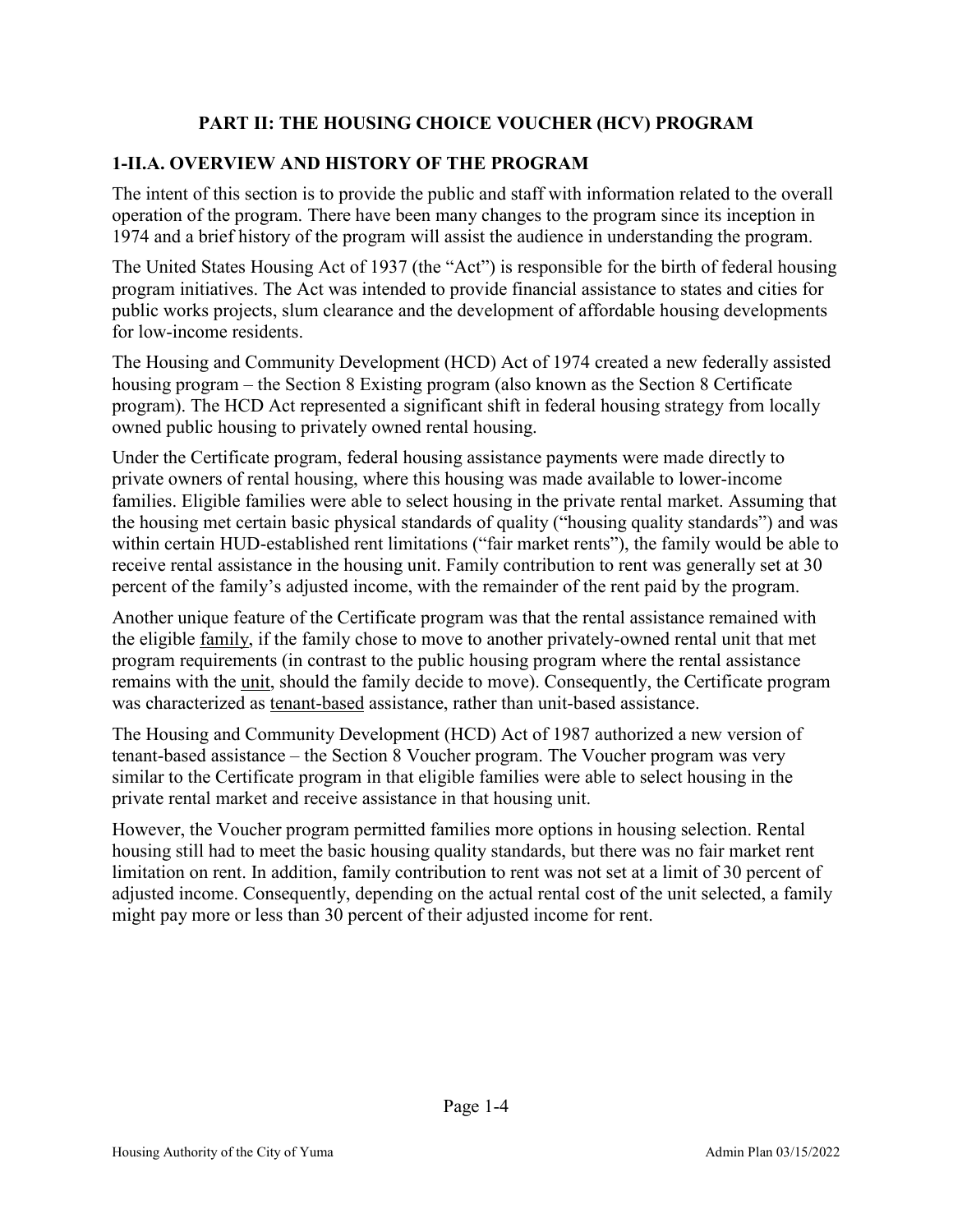From 1987 through 1999, public housing agencies managed both the Certificate and Voucher tenant-based assistance programs, with separate rules and requirements for each. From 1994 through 1998, HUD published a series of new rules, known as "conforming" rules, to more closely combine and align the two similar housing programs, to the extent permitted by the law.

In 1998, the Quality Housing and Work Responsibility Act (QHWRA) – also known as the Public Housing Reform Act – was signed into law. QHWRA eliminated all statutory differences between the Certificate and Voucher tenant-based programs and required that the two programs be merged into a single tenant-based assistance program, now known as the Housing Choice Voucher (HCV) program.

The HCV program was modeled closely on the pre-merger Voucher program. However, unlike the pre-merger Voucher program, the HCV program requires an assisted family to pay at least 30 percent of adjusted income for rent.

The transition of assistance from the Certificate and Voucher programs to the new HCV program began in October 1999. By October 2001, all families receiving tenant-based assistance were converted to the HCV program.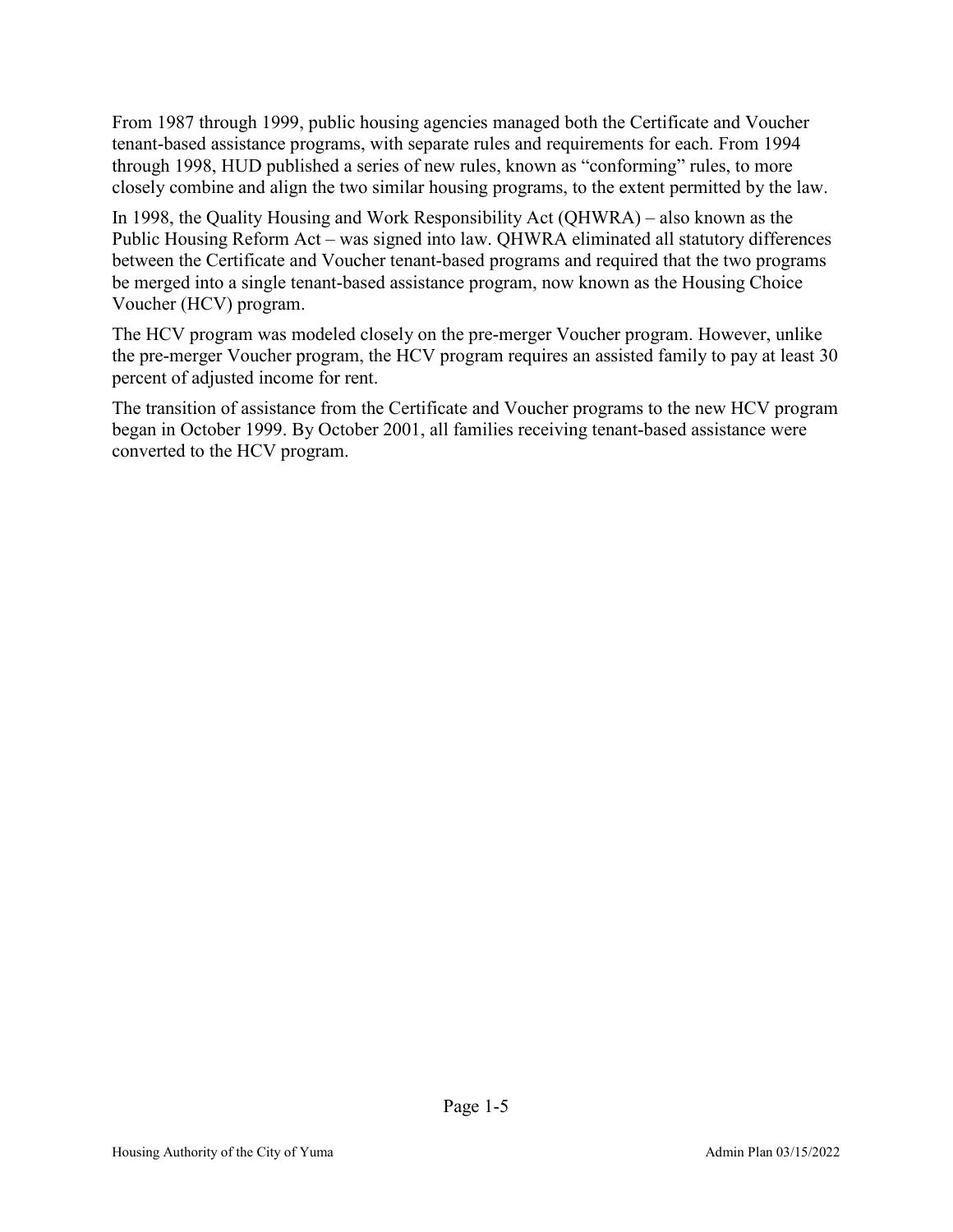# **1-II.B. HCV PROGRAM BASICS**

The purpose of the HCV program is to provide rental assistance to eligible families. The rules and regulations of the HCV program are determined by the U.S. Department of Housing and Urban Development. The PHA is afforded choices in the operation of the program which are included in the PHA's administrative plan, a document approved by the board of commissioners of the PHA.

The HCV program offers mobility to eligible families because they may search for suitable housing anywhere in the PHA's jurisdiction and may also be eligible to move under portability to other PHAs' jurisdictions.

When a family is determined to be eligible for the program and funding is available, the PHA issues the family a housing voucher. When the family finds a suitable housing unit and funding is available, the PHA will enter into a contract with the owner and the family will enter into a lease with the owner. Each party makes their respective payment to the owner so that the owner receives full rent.

Even though the family is determined to be eligible for the program, the owner has the responsibility of approving the family as a suitable renter. The PHA continues to make payments to the owner as long as the family is eligible and the housing unit continues to qualify under the program.

# **1-II.C. THE HCV PARTNERSHIPS**

To administer the HCV program, the PHA enters into a contractual relationship with HUD. The PHA also enters into contractual relationships with the assisted family and the owner or landlord of the housing unit.

For the HCV program to work and be successful, all parties involved – HUD, the PHA, the owner, and the family – have important roles to play. The roles and responsibilities of all parties are defined in federal regulations and in legal documents that parties execute to participate in the program.

The chart on the following page illustrates key aspects of these relationships.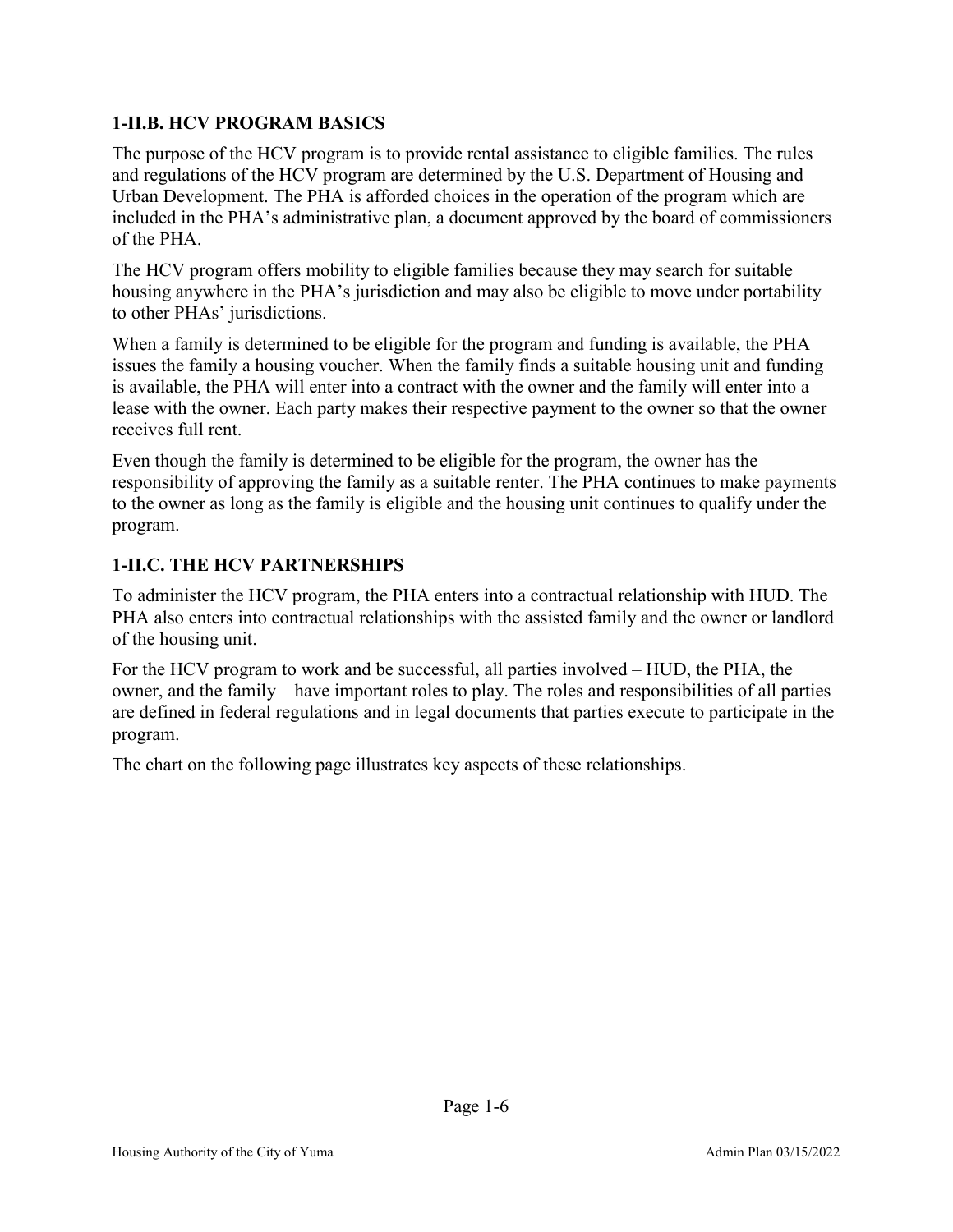**The HCV Relationships:**

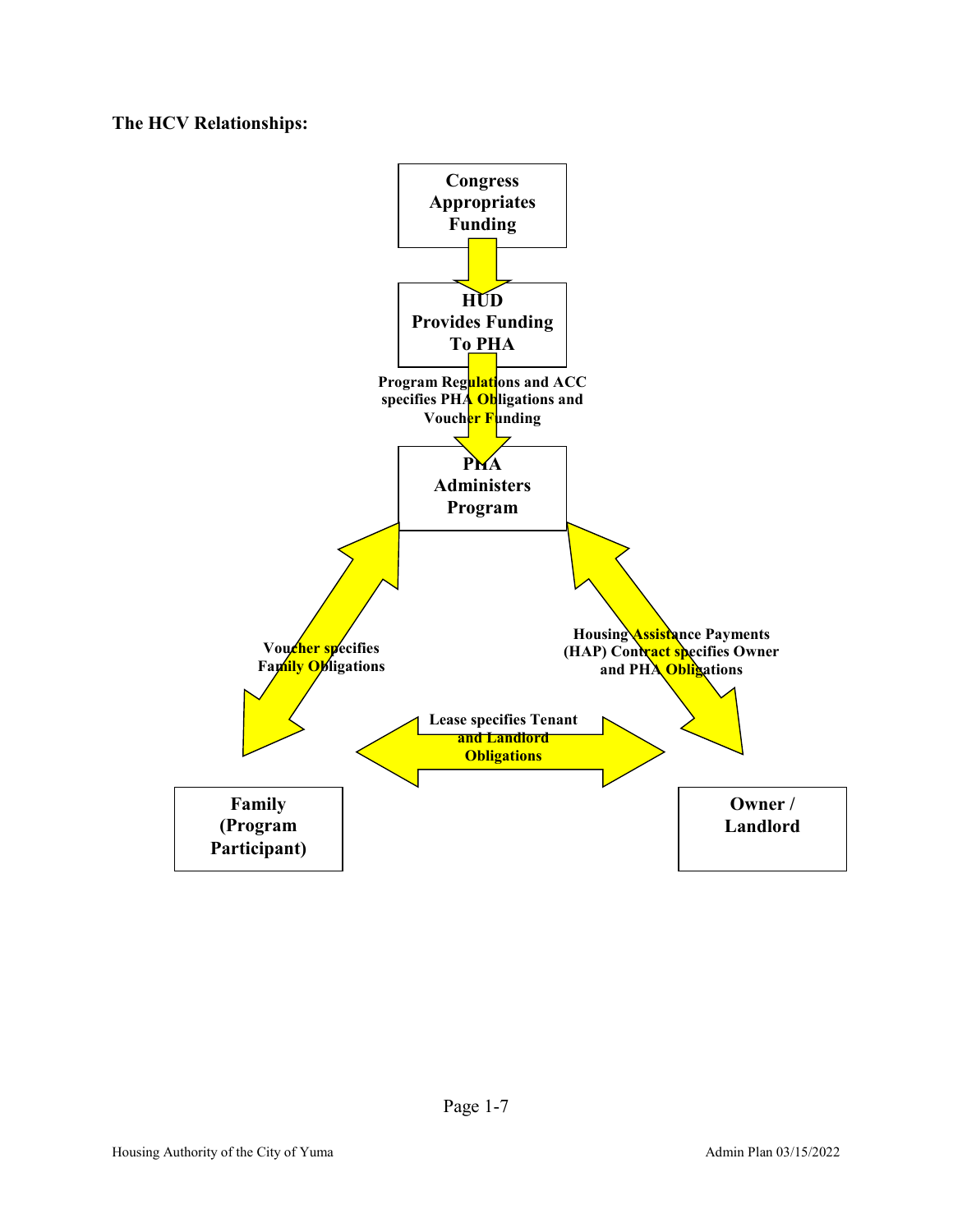#### **What does HUD do?**

HUD has the following major responsibilities:

- Develop regulations, requirements, handbooks, notices and other guidance to implement HCV housing program legislation passed by Congress;
- Allocate HCV program funds to PHAs;
- Provide technical assistance to PHAs on interpreting and applying HCV program requirements;
- Monitor PHA compliance with HCV program requirements and PHA performance in program administration.

#### **What does the PHA do?**

The PHA administers the HCV program under contract with HUD and has the following major responsibilities:

- Establish local policies;
- Review applications from interested applicant families to determine whether applicants are eligible for the program;
- Maintain waiting list and select families for admission;
- Issue voucher to selected family and, if necessary, assist the family in finding a place to live;
- Conduct outreach to owners, with special attention to owners outside areas of poverty or minority concentration;
- Approve the rental unit (including assuring compliance with housing quality standards and rent reasonableness), the owner, and the tenancy;
- Make housing assistance payments to the owner in a timely manner;
- Ensure that families and their rental units continue to qualify under the program;
- Ensure that owners and families comply with program rules;
- Provide families and owners with prompt, professional service;
- Comply with all fair housing and equal opportunity requirements, HUD regulations and requirements, the Annual Contributions Contract, HUD-approved applications for funding, the PHA's administrative plan, and other applicable federal, state and local laws.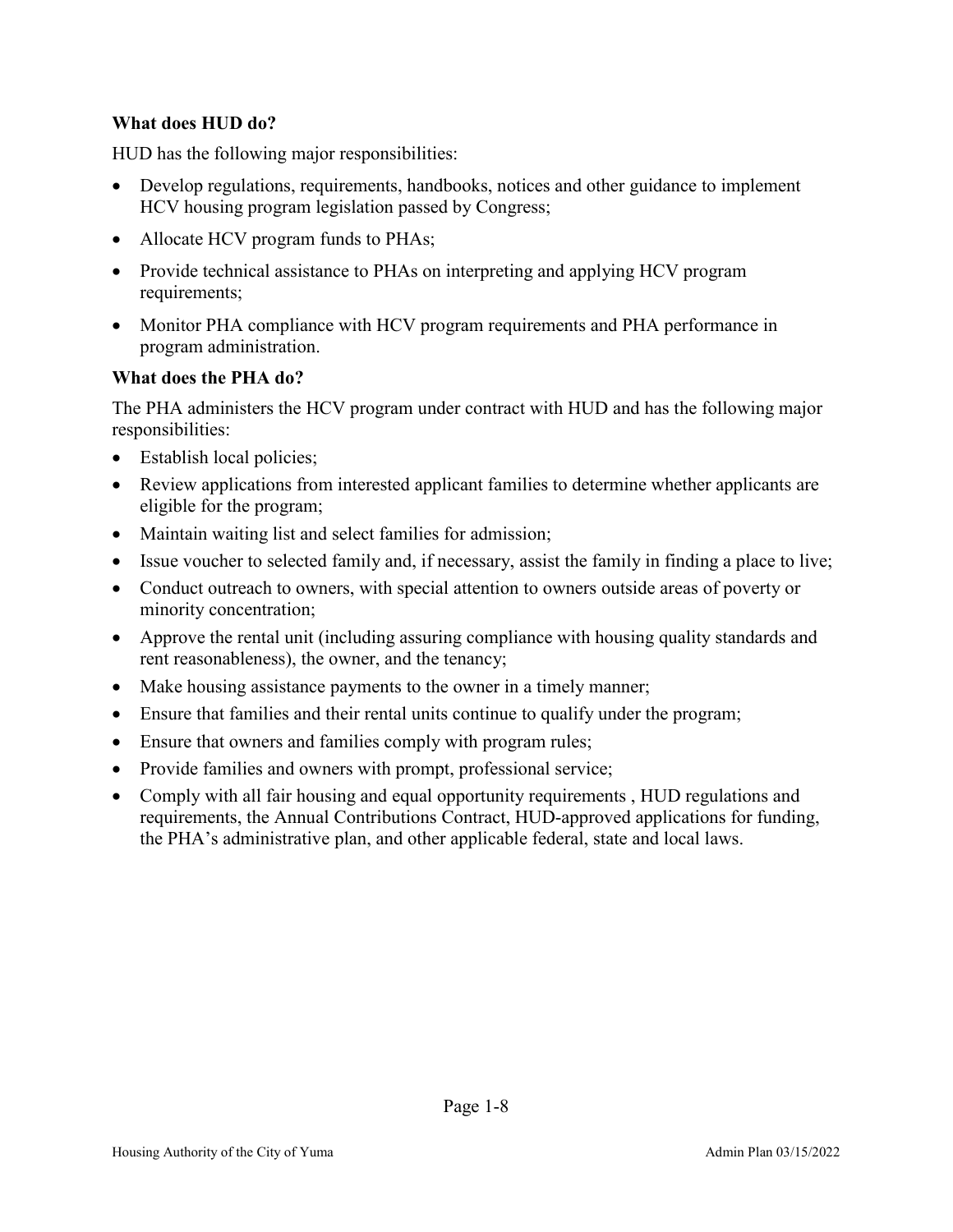#### **What does the Owner do?**

The owner has the following major responsibilities:

- Screen families who apply for tenancy, to determine if they will be good renters.
	- The PHA can provide some information to the owner, but the primary responsibility for tenant screening rests with the owner.
	- The owner should consider family background factors such as rent and bill-paying history, history of caring for property, respecting the rights of others to peaceful enjoyment of the property, compliance with essential conditions of tenancy, whether the family is engaging in drug-related criminal activity or other criminal activity that might threaten others.
- Comply with the terms of the Housing Assistance Payments contract, executed with the PHA;
- Comply with all applicable fair housing laws and discriminate against no one;
- Maintain the housing unit by making necessary repairs in a timely manner;
- Collect rent due from the assisted family and otherwise comply with and enforce provisions of the dwelling lease.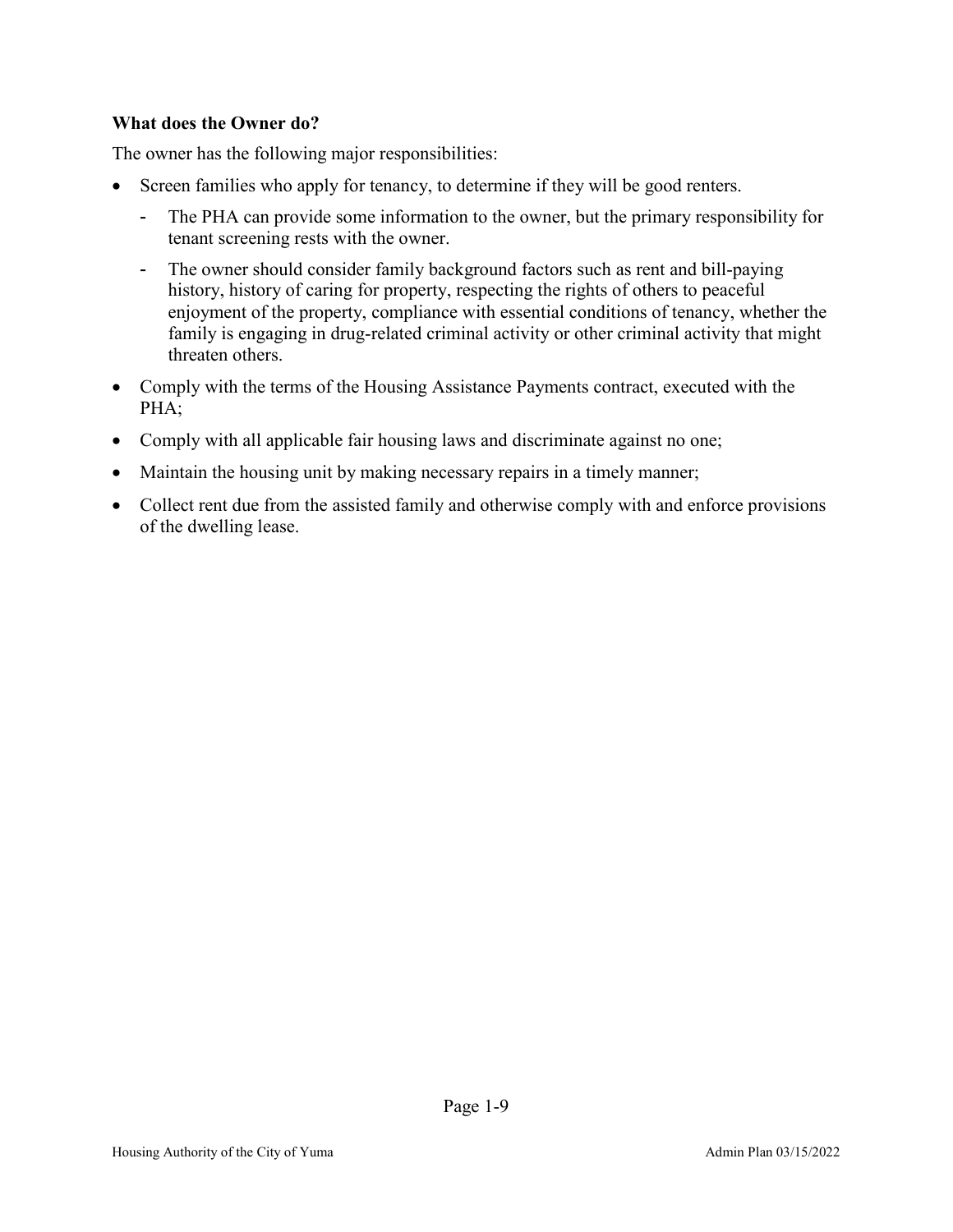#### **What does the Family do?**

The family has the following responsibilities:

- Provide the PHA with complete and accurate information, determined by the PHA to be necessary for administration of the program;
- Make their best and most timely efforts to find a place to live that is suitable for them and that qualifies for the program;
- Attend all appointments scheduled by the PHA;
- Allow the PHA to inspect the unit at reasonable times and after reasonable notice;
- Take responsibility for care of the housing unit, including any violations of housing quality standards caused by the family;
- Comply with the terms of the lease with the owner;
- Comply with the family obligations of the voucher;
- Not commit serious or repeated violations of the lease;
- Not engage in drug-related or violent criminal activity;
- Notify the PHA and the owner before moving or terminating the lease;
- Use the assisted unit only for residence and as the sole residence of the family. Not sublet the unit, assign the lease, or have any interest in the unit;
- Promptly notify the PHA of any changes in family composition;
- Not commit fraud, bribery, or any other corrupt or criminal act in connection with any housing programs.

If all parties fulfill their obligations in a professional and timely manner, the program responsibilities will be fulfilled effectively.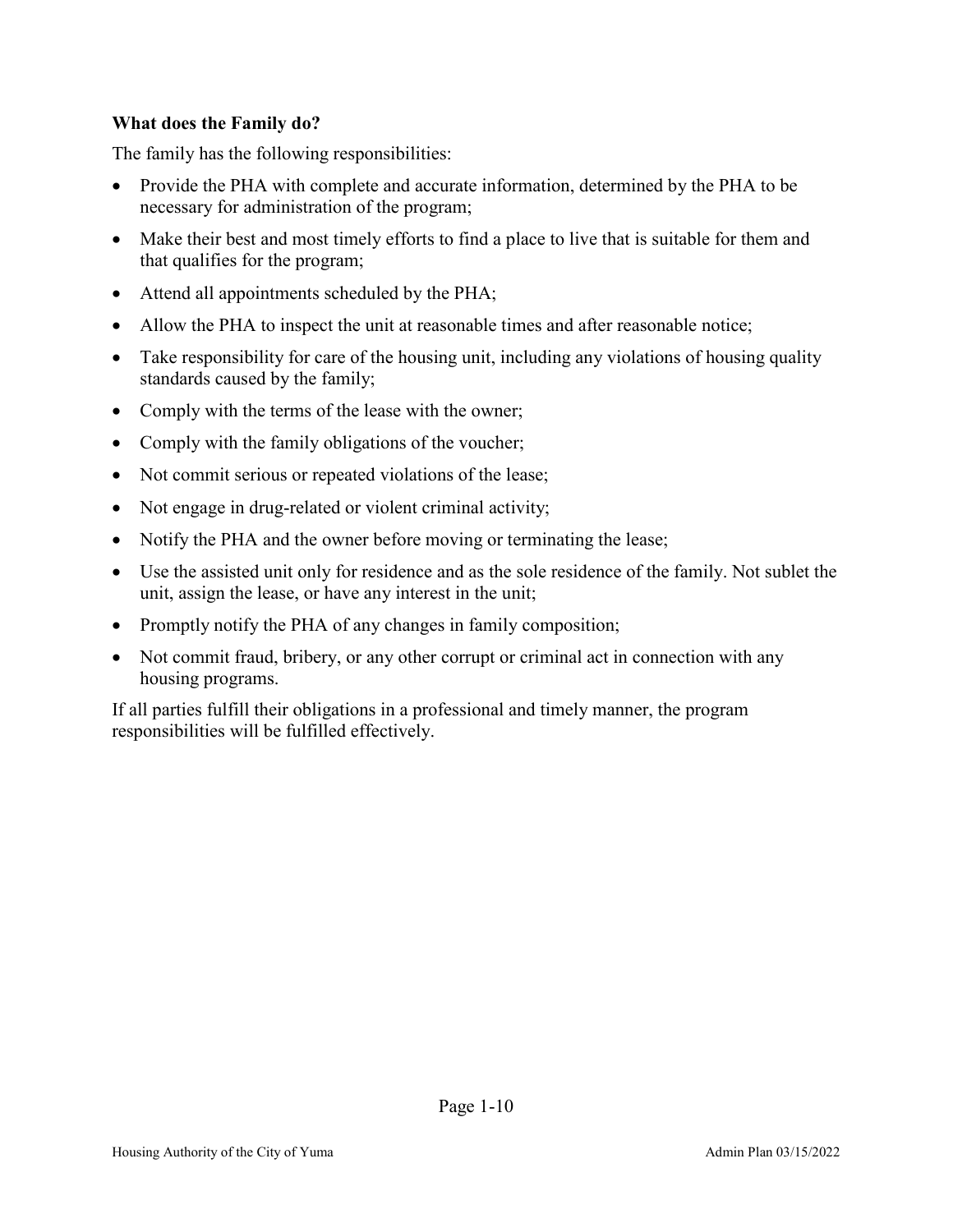# **1-II.D. APPLICABLE REGULATIONS**

Applicable regulations include:

- 24 CFR Part 5: General Program Requirements
- 24 CFR Part 8: Nondiscrimination
- 24 CFR Part 35: Lead-Based Paint
- 24 CFR Part 982: Section 8 Tenant-Based Assistance: Housing Choice Voucher Program
- 24 CFR Part 983: Project-Based Vouchers
- 24 CFR Part 985: The Section 8 Management Assessment Program (SEMAP)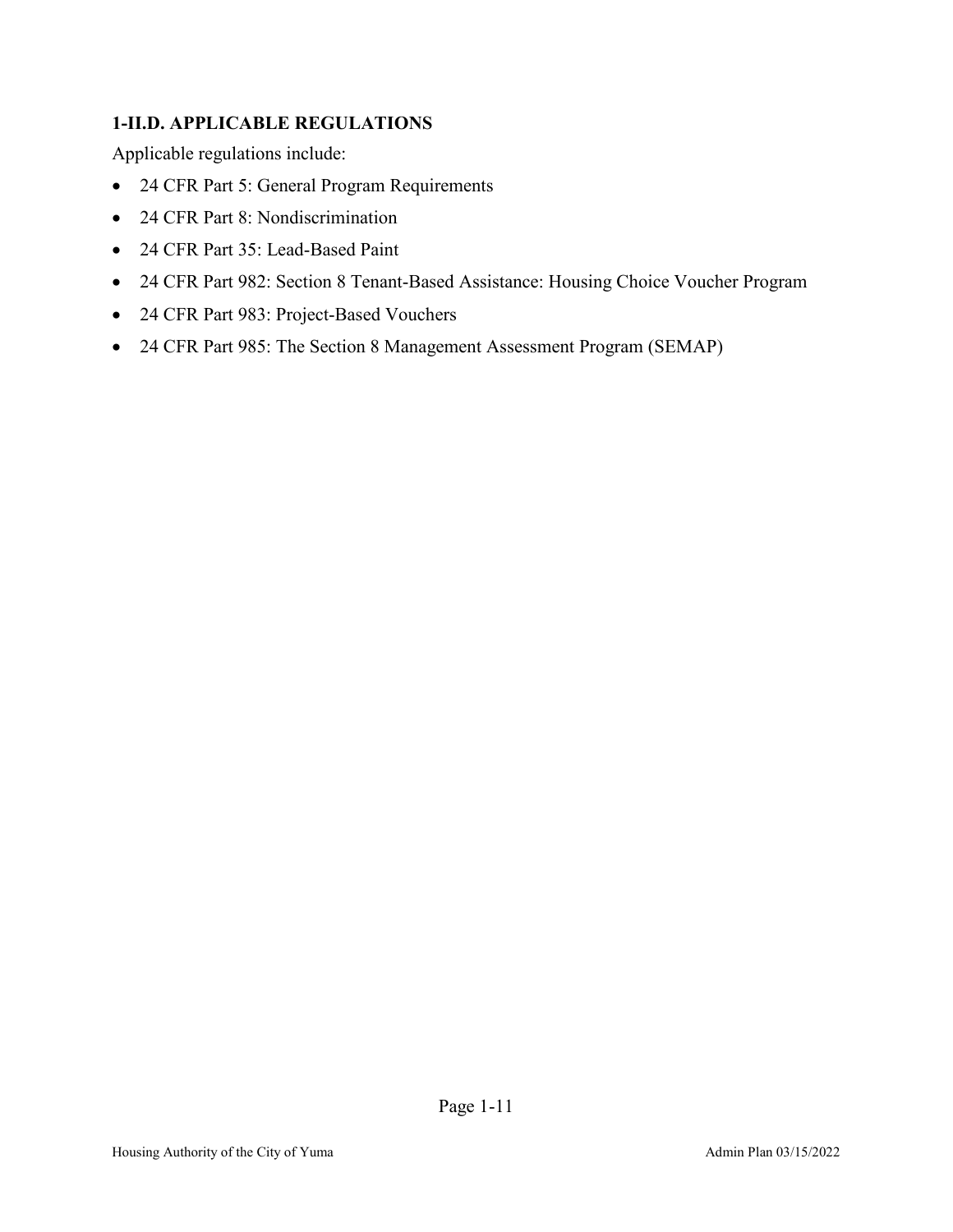# **PART III: THE HCV ADMINISTRATIVE PLAN**

### **1-III.A. OVERVIEW AND PURPOSE OF THE PLAN**

The administrative plan is required by HUD. The purpose of the administrative plan is to establish policies for carrying out the programs in a manner consistent with HUD requirements and local goals and objectives contained in the PHA's agency plan. This administrative plan is a supporting document to the PHA agency plan, and is available for public review as required by CFR 24 Part 903.

This administrative plan is set forth to define the PHA's local policies for operation of the housing programs in the context of federal laws and regulations. All issues related to Section 8 not addressed in this document are governed by such federal regulations, HUD handbooks and guidebooks, notices and other applicable law. The policies in this administrative plan have been designed to ensure compliance with the consolidated ACC and all HUD-approved applications for program funding.

The PHA is responsible for complying with all changes in HUD regulations pertaining to the HCV program. If such changes conflict with this plan, HUD regulations will have precedence.

Administration of the HCV program and the functions and responsibilities of PHA staff shall be in compliance with the PHA's personnel policy and HUD's Section 8 regulations as well as all federal, state and local fair housing laws and regulations.

# **1-III.B. CONTENTS OF THE PLAN [24 CFR 982.54]**

HUD regulations contain a list of what must be included in the administrative plan. The PHA administrative plan must cover PHA policies on these subjects:

- Selection and admission of applicants from the PHA waiting list, including any PHA admission preferences, procedures for removing applicant names from the waiting list, and procedures for closing and reopening the PHA waiting list (Chapter 4);
- Issuing or denying vouchers, including PHA policy governing the voucher term and any extensions of the voucher term. If the PHA decides to allow extensions of the voucher term, the PHA administrative plan must describe how the PHA determines whether to grant extensions and how the PHA determines the length of any extension (Chapter 5);
- Any special rules for use of available funds when HUD provides funding to the PHA for a special purpose (e.g., desegregation), including funding for specified families or a specified category of families (Chapter 4);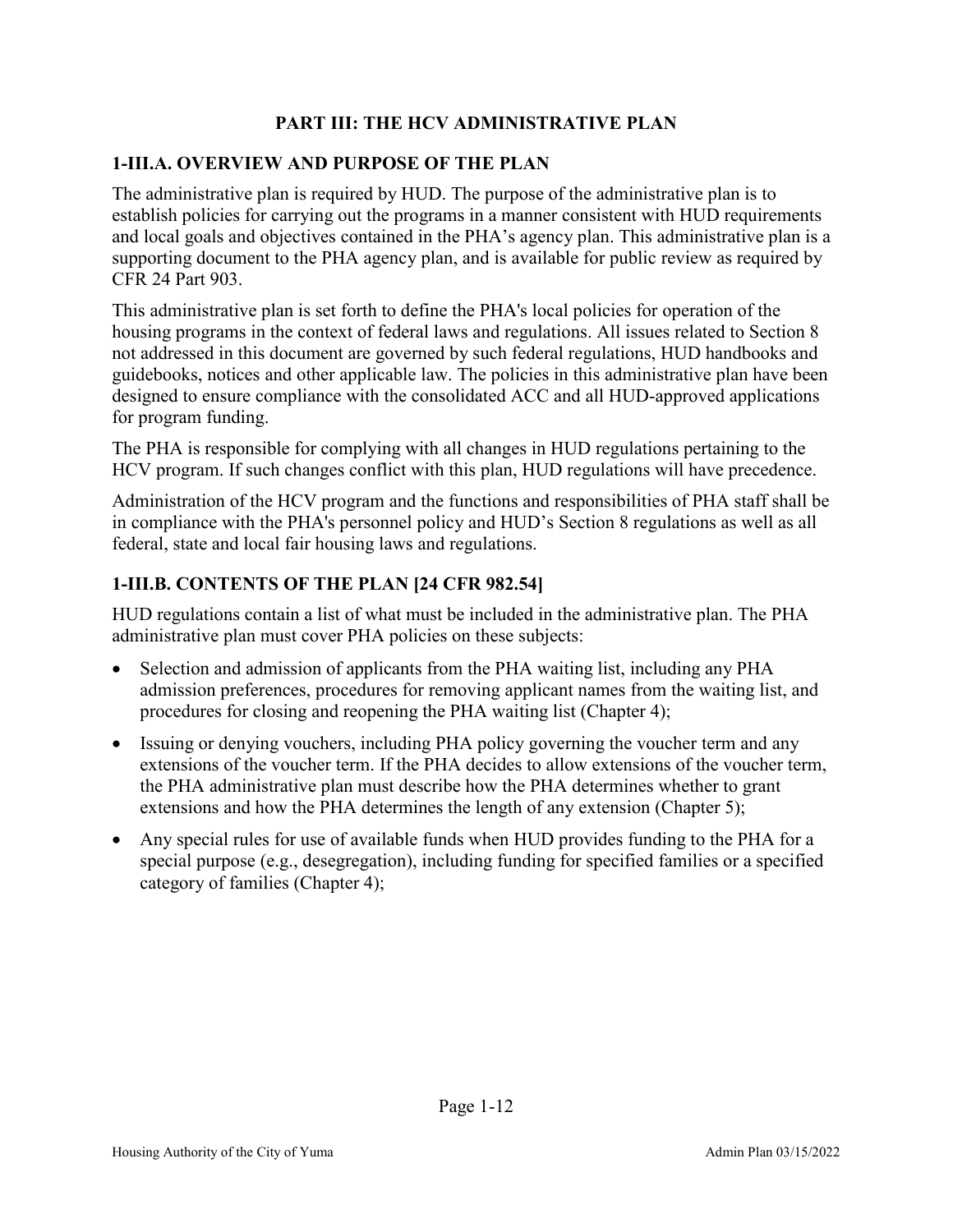- Occupancy policies, including definition of what group of persons may qualify as a 'family', definition of when a family is considered to be 'continuously assisted'; standards for denying admission or terminating assistance based on criminal activity or alcohol abuse in accordance with 982.553 (Chapters 3 and 12);
- Encouraging participation by owners of suitable units located outside areas of low income or minority concentration (Chapter 13);
- Assisting a family that claims that illegal discrimination has prevented the family from leasing a suitable unit (Chapter 2);
- Providing information about a family to prospective owners (Chapters 3 and 9);
- Disapproval of owners (Chapter 13);
- Subsidy standards (Chapter 5);
- Family absence from the dwelling unit (Chapter 12);
- How to determine who remains in the program if a family breaks up (Chapter 3);
- Informal review procedures for applicants (Chapter 16);
- Informal hearing procedures for participants (Chapter 16);
- The process for establishing and revising voucher payment standards, including policies on administering decreases in the payment standard during the HAP contract term (Chapter 16);
- The method of determining that rent to owner is a reasonable rent (initially and during the term of a HAP contract) (Chapter 8);
- Special policies concerning special housing types in the program (e.g., use of shared housing) (Chapter 15);
- Policies concerning payment by a family to the PHA of amounts the family owes the PHA (Chapter 16);
- Interim redeterminations of family income and composition (Chapter 11);
- Restrictions, if any, on the number of moves by a participant family (Chapter 10);
- Approval by the board of commissioners or other authorized officials to charge the administrative fee reserve (Chapter 16);
- Procedural guidelines and performance standards for conducting required housing quality standards inspections (Chapter 8); and
- PHA screening of applicants for family behavior or suitability for tenancy (Chapter 3).